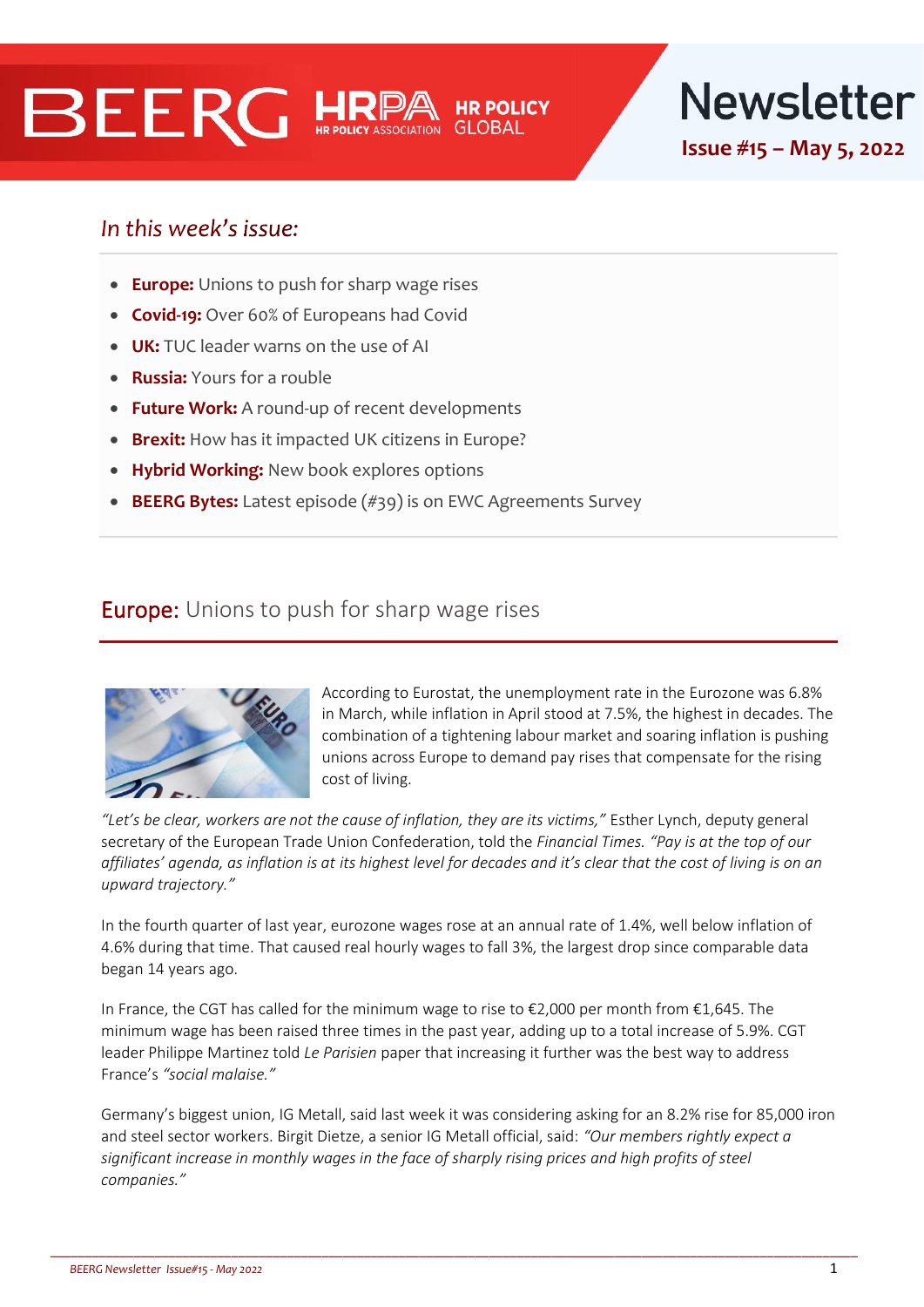

*"It is estimated that between 60% to 80% of the EU population has by now had COVID,"* EU health commissioner Stella Kyriakides told a news conference on Wednesday (27 April).

The EU public health agency said reported cases had covered about 30% of the European population so far, but if unreported infections were added, cases could be as high as 350 million, about 77% of the

European population. But the Commissioner says that fresh COVID-19 surges are likely as the virus is expected to continue mutating, and therefore countries should have in place plans to shift back into emergency mode and should ramp up vaccinations.

In a document outlining the strategy for the post-emergency phase of the pandemic, Brussels urged governments to continue pushing for the immunisation of the unvaccinated, especially children before the start of the new school term in the autumn. Immunisation rates are below 15% among children aged between 5 and 9, the youngest age group for which COVID-19 vaccines have been authorised in Europe. That compares to over 70% of teens aged 15 to 17, the document says.

The Commission also said it could back the development of new drugs against COVID-19, especially antivirals that are easier to store and administer. An interesting piece of researc[h here](https://socialeurope.eu/covid-19-and-safety-at-work-union-dilemmas) reports on the difficulties unions have had in trying to balance competing demands from members around Covid policies. The authors note:

*Many French unions opposed mandatory testing and the introduction of the health pass, sometimes even taking to the streets. In contrast, unions in Germany and Luxembourg agreed, if sometimes halfheartedly, to the introduction of the '[3-G-Rule](https://www.zusammengegencorona.de/leichtesprache/die-3g-regel-geimpft-genesen-getestet/)"—Geimpft, Genesen, Getestet—and associated pass, allowing only vaccinated, recovered or negatively tested workers in workplaces.*

*Unions' reticence towards mandatory testing for unvaccinated workers may be explained by the fact that such policies transferred responsibility for monitoring and sanctioning recalcitrant employees to employers. This rendered employers the only legitimate actor on workplace health and safety, instead of engaging workers' representatives or imposing policies in the name of public health.*

## UK: TUC leader warns on the use of AI



The general secretary of the UK Trades Union Congress (TUC) has told the BBC that with the rise of Artificial Intelligence in the workplace, employment rights have to keep pace with big changes. "So often we see those big decisions being taken by [employment] software that has discrimination written in. We've seen it in terms of race and gender discrimination, in terms of facial recognition, accents," Frances O'Grady said, adding "Huge decisions about performance at

work, whether you even get work, whether you are fired [are] being taken on this basis, so we want the right to human review."

In several pieces of proposed legislation, including the flagship Directive on AI governance, the European Union is pushing for extensive employee information and consultation rights on the use of algorithms in human resource decision making.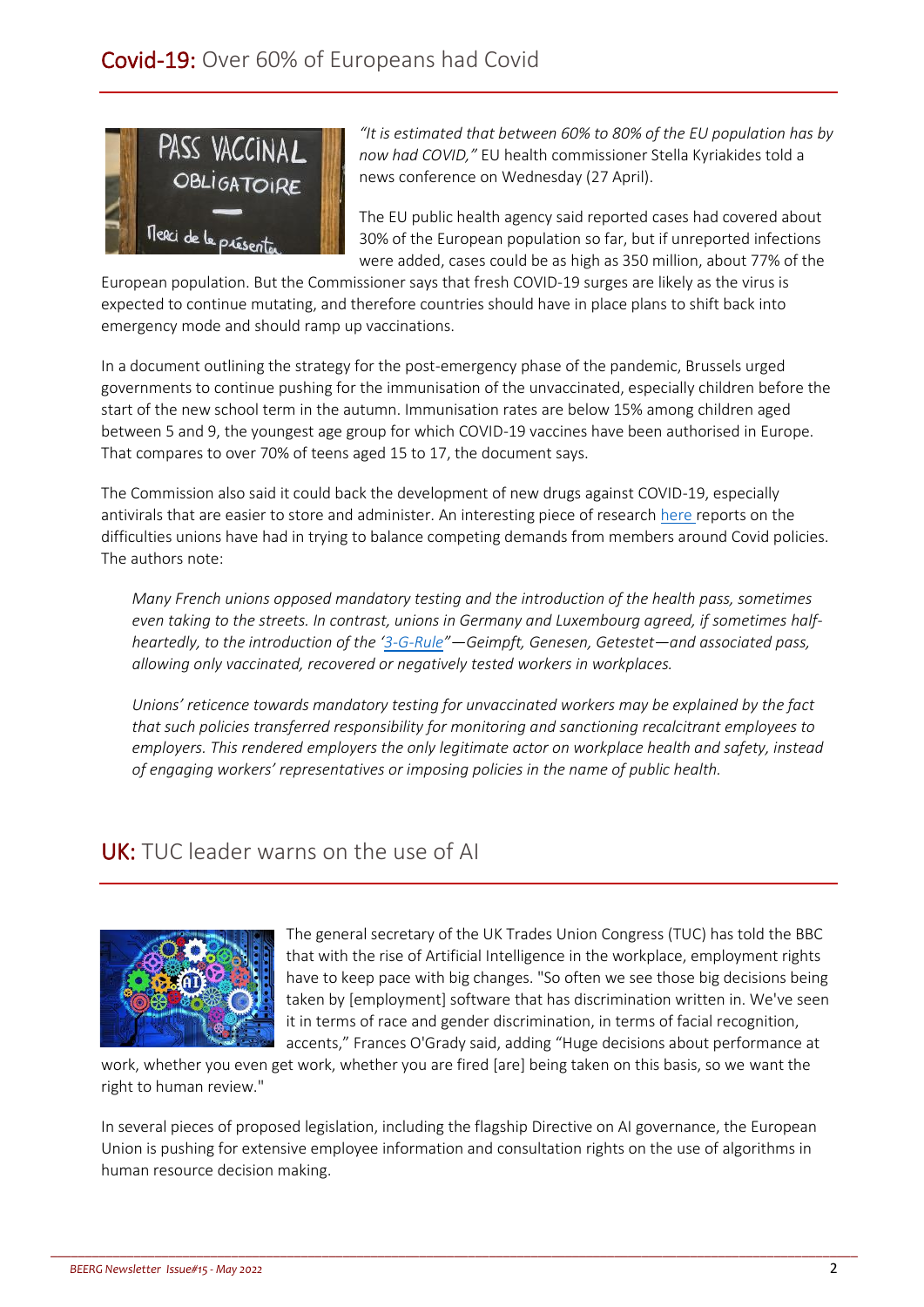A [report](https://www.europarl.europa.eu/news/en/agenda/briefing/2022-05-02/5/artificial-intelligence-the-eu-must-set-global-standards) from the European Parliament says that the EU is lagging behind the United States and China in the global race for Artificial Intelligence, warning that such a situation creates geopolitical risks given the strategic importance of these new technological systems.

"The EU is still far from fulfilling its aspirations of becoming competitive in AI on a global level," the Parliament said, urging EU member states to increase investment in research, infrastructure, education, and training in the field of AI.

*We will have an extensive discussion on AI and human resource decision-making at our BEERG Network meeting in Brussels on September 28/29.* 

## Russia: Yours for a rouble



0As Western sanctions increasingly make doing business with or in Russia close to impossible, many major multinationals are looking for exit strategies that limit their losses. However, available strategies are few and far between.

French newspapers report that Renault is in talks to sell its majority stake in Lada carmaker Avtovaz to a Russian state research institute for one rouble.

Renault would have the option of a buyback within five or six years, though the price of any transaction would be affected by any investments made by Russia in the meantime.

Renault is one of the western multinationals most deeply entrenched in Russia, with local manufacturing operations and a workforce of about 40,000. Russia accounted for about 10% of its turnover and half its automotive operating margin in 2021. The company has continued to pay staff in Russia, although operations are at a standstill due to a lack of parts.

## Future Work: A round-up of recent developments



Last week, Brian Chesky, CEO of Airbnb, [tweeted](https://twitter.com/bchesky/status/1519831566486147073?s=21&t=aBLqyi65ogr_EqigfOyLJw) that *"Airbnb employees can live and work anywhere."* The same week, London law firm Stephenson Harwood offered its staff the option to work from home - if they take a 20% pay cut. The company's remote working policy says employees must be in the office at least three days a week, unless they are willing to see their salaries cut by a fifth – in which case they will be able to work from home permanently.

The new policy, which is set to come into force next month, will require homeworkers to go into the office for just one day each month. Stephenson Harwood says it does not expect many people to take up the offer to work remotely full-time.

MEANWHILE there are suggestions that there may not be enough remote-work jobs for everyone who wants one. Data from job sites Indeed and LinkedIn show worker interest in jobs with a remote component is outpacing the number of such available roles in many instances. Even as remote job opportunities have surged during the pandemic, *"the share of job searches that contain keywords related to remote work has risen even more in most large economies,"* observes Pawel Adrjan, head of Europe, Middle East, and Africa (EMEA) research at Indeed. While Mary Kate Fields, data communications manager at LinkedIn, says: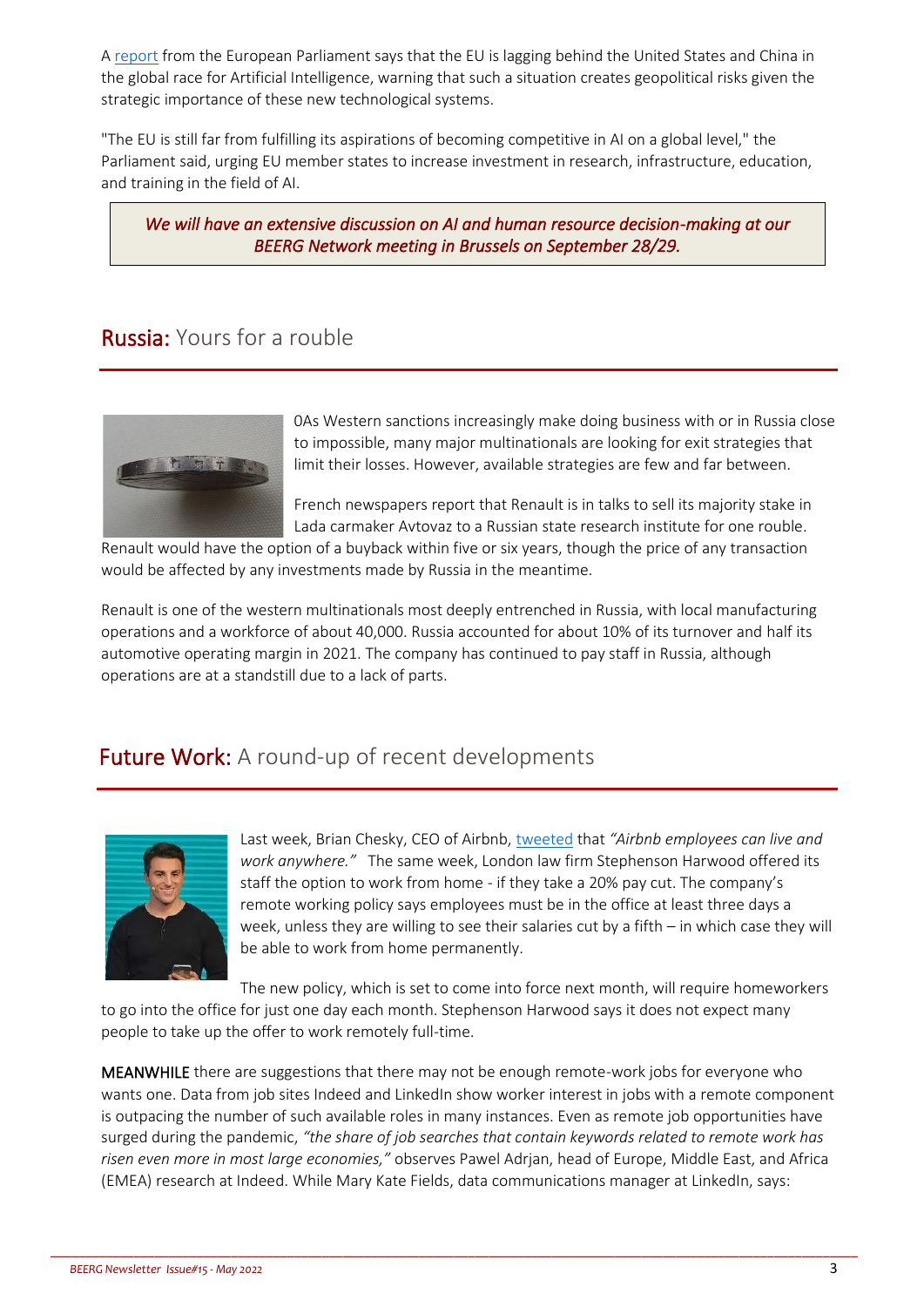*"If we look at the US overall, searches for remote work have gone up four-and-a half times as a share of all searches since 2019, and the share of remote job postings has gone up by only 3.2 times… The key takeaway here is that the supply of, and employees' demand for, remote jobs have both grown rapidly over the past two years, but demand has grown faster."*

Lisbon has come out top in a remote work ranking for executives, according to research by real estate broker Savills, which rated 15 prime residential markets by their appeal to long-term remote workers. "The pandemic has been a catalyst for executives to make the jump from office life," observed Paul Tostevin, director of world research at Savills. "Lisbon offers the advantages of city living, and the benefits of being in the European Union."

Ricardo Garcia, director of residential at Savills in Lisbon, added: "The area is becoming more and more international and I don't see Lisbon or Portugal slowing down anytime soon." Miami is placed second in Savills' index: the Florida city is a popular destination for buyers relocating from north-eastern U.S. states. Dubai also scored highly alongside Barbados, Barcelona, and Dubrovnik. No Asian cities appeared in the ranking.



In a post o[n Social Europe,](https://socialeurope.eu/south-working-the-future-of-remote-work) [Antonio Alosi](https://socialeurope.eu/author/antonio-aloisi) an[d Luisa Corazza](https://socialeurope.eu/author/luisa-corazza) argue that "many workers have chosen to move from cities to low-density areas in their home regions or to migrate to sunnier climes, thereby benefiting from the availability of ample space, improved working conditions and a better quality of life. Over the last few years, the authors say, *"such '[south working](https://www.southworking.org/)'—remote working from rural and inland areas—has become widely practised."*

## **Brexit:** How has it impacted UK citizens in Europe?



The first major post-Brexit [study](https://www.migzen.net/publications/) of UK citizens living in the EU has revealed its profound impact on their lives, with many expressing serious concerns over their loss of free movement and voting rights, and their changed perception of Britain.

The survey, of 1,328 British nationals across the continent, showed that if *"the public narrative suggests Brexit is done and dusted, it has brought deep transformations to the lives of British citizens in the EU and EEA",* the study's co-lead, said. *"The long tail of Brexit is evident in its continuing impacts both on the way they live their lives, and in its lasting significance for their sense of identity and belonging,"* said Michaela Benson, a sociology professor at Lancaster University.

## **Hybrid Working: New book explores options**



Hybrid Working is here to stay, write[s Thomas Zinsli](https://ch.linkedin.com/in/thomas-zinsli-8629) in this short, new book which explores the issue. Thomas, well known to us in BEERG, says the message from workforces around the world is clear: *"They want the flexibility to work from home as well as more personal connection with their co-workers. How can I find my most productive personal hybrid arrangement?"* 

**Hybrid Working** So… how do leaders enable this shift while scaling up Hybrid Working in their businesses? How does Hybrid Working impact jobs, company cultures, and even industries?

\_\_\_\_\_\_\_\_\_\_\_\_\_\_\_\_\_\_\_\_\_\_\_\_\_\_\_\_\_\_\_\_\_\_\_\_\_\_\_\_\_\_\_\_\_\_\_\_\_\_\_\_\_\_\_\_\_\_\_\_\_\_\_\_\_\_\_\_\_\_\_\_\_\_\_\_\_\_\_\_\_\_\_\_\_\_\_\_\_\_\_\_\_\_\_\_\_\_\_\_\_\_\_\_\_\_\_\_\_\_\_\_\_\_\_\_

#### *It is a good buy at €13.99. It can be purchased here*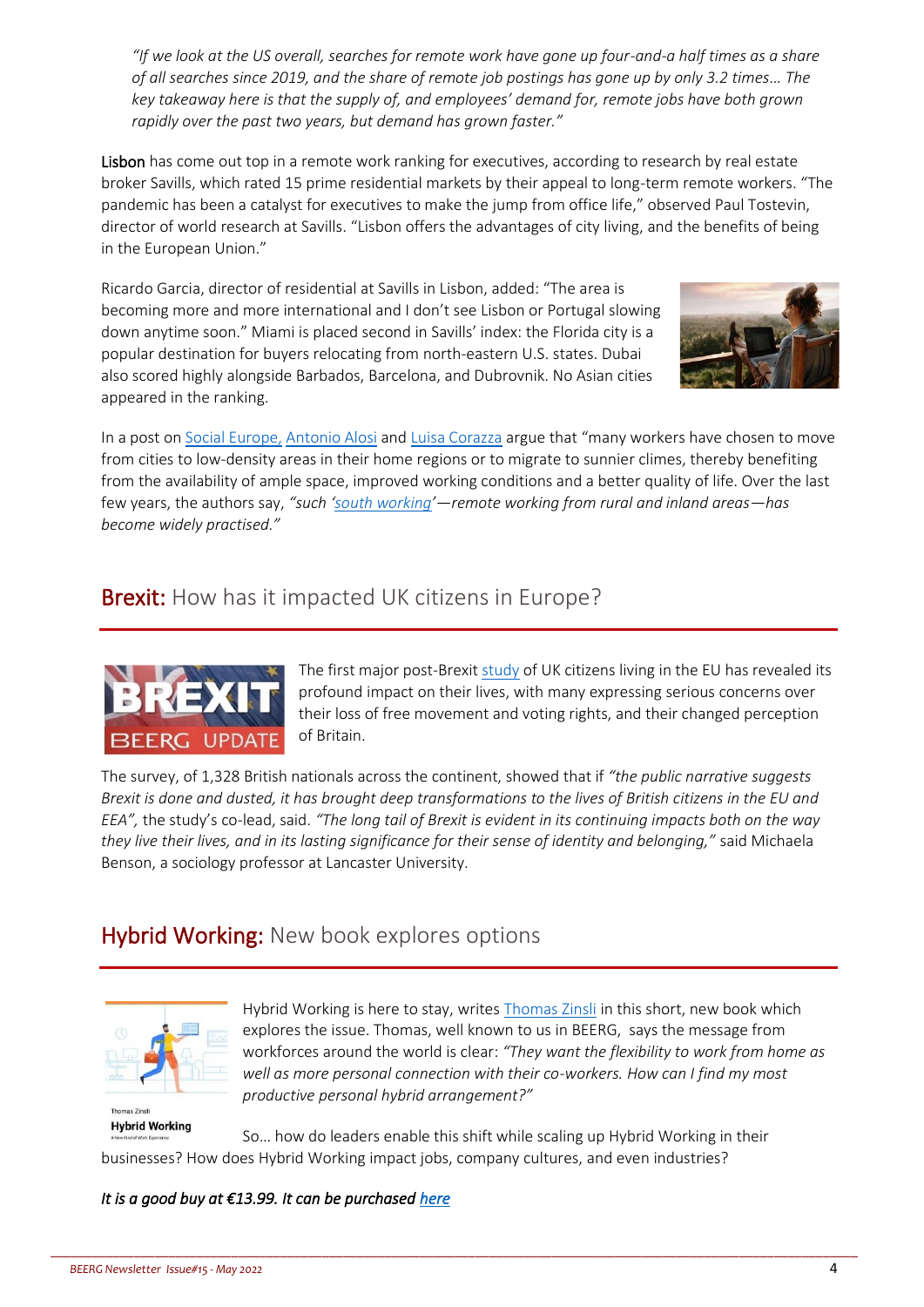

In the latest **BEERG Byte #39** Tom chats with our good friend [Dr Gerlind Wisskirchen,](https://cms.law/en/deu/people/gerlind-wisskirchen) of C/M/S/-HS about a recent study her team conducted on the content of EWC agreements.

The survey looked at country of jurisdiction, the number of representatives of EWCs, employee thresholds for EWC

seats, budgets for experts, amongst other things. They also discuss the new German Whistleblowing legislation, and the agenda of the SDP/FDP/Green government.

It is available on **YouTube** or at: **www.beerg.com/beergbytes** and also as a Podcast via your favourite [Podcast](https://anchor.fm/beerg) search engine - search for "BEERG Bytes". See[: Spotify /](https://open.spotify.com/show/7KdyFigcSJwK674gpmOBVJ) [Google Podcasts](https://podcasts.google.com/feed/aHR0cHM6Ly9hbmNob3IuZm0vcy8zZjE1OTdiNC9wb2RjYXN0L3Jzcw==) / [Apple Podcasts /](https://podcasts.apple.com/ie/podcast/beerg-bytes/id1539666418) [Anchor RSS](https://anchor.fm/s/3f1597b4/podcast/rss) 

\_\_\_\_\_\_\_\_\_\_\_\_\_\_\_\_\_\_\_\_\_\_\_\_\_\_\_\_\_\_\_